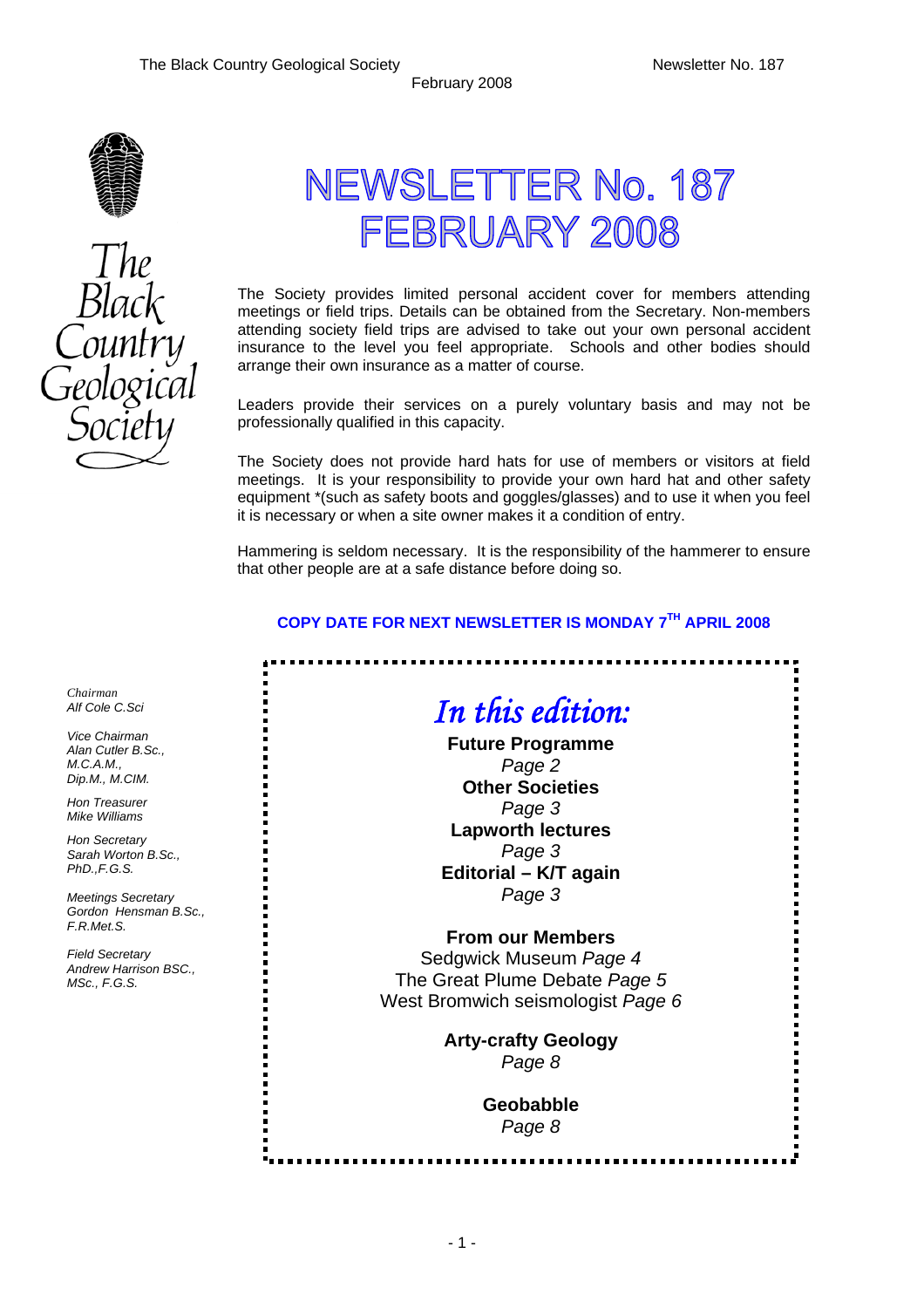February 2008

### *FUTURE PROGRAMME*

### **Lecture meetings are held at Dudley Museum, St James's Road, Dudley. Phone (01384 815575) 7.30 for 8 o' clock start unless stated otherwise.**

### **SATURDAY FEBRUARY 16TH 2008 (***Field meeting***)**

**Warwickshire Field Visit.** 

#### **Leader: Martyn Bradley - Warwickshire Geological Conservation Group**

Meet at Glebe Farm - the former Bubbenhall school loop road off the A445, grid ref. SP365724 at 10:30am. Visiting Wood Farm, a WGCG geoconservation site, and Ryton Pools geo-education site, Shotton's old and degraded Woolstonian SSSI, and the village interpretation board. In the afternoon an exploration of Lake Harrison with a good pub for lunch.

### **MONDAY 25th FEBRUARY 2008 (***Indoor meeting***)**

#### **Hands on Geology Alf Cole BCGS Chairman, chemist and geologist, Spencer Mather, expert mineralogist and geologist**

Introduction from *Gordon Hensman:* What is Geology? Its importance in all our lives, supplying our basic raw materials on which our civilisation depends: fossil fuels, building materials, metals etc.

*Alf Cole:* ROCK, what is it? Where does it come from? Its source – the Earth's crust. Specimens e.g. granite, sandstone, clay - for members' inspection; NB. appearance, colour, feel, weight i.e. the obvious features highlighted in turn. ORIGINS: igneous, sedimentary, metamorphic.

*Spencer Mather*. What are rocks actually made of? Constituent minerals with specimens to be inspected.

Testing minerals:- Crystal shape; colour; streak: lustre; hardness – Moh's scale; cleavage and fracture; acid reaction; Specific Gravity/Density; taste; magnetism; and anything else appropriate.

*Alf Cole:* The Periodic table and some simple chemical formulae.

This meeting is designed to allow everyone to have a 'hands on' experience of as many practical demonstrations as possible – bearing in mind Health and Safety Regulations and the constraints of the venue. It is planned to have similar meetings on an annual basis, supplemented by practical Field Days. The next one is likely to be devoted entirely to one of the following: - plate tectonics, geological dating methods, stratigraphy, weathering, erosion and deposition, vulcanology and earthquakes, palaeontology, precious metals and gems.

### **SATURDAY 29TH MARCH 2008 (***Field meeting***)**

**Joint trip with the North Staffs Geological Association to the Lapworth Museum, University of Birmingham. Leader: Jon Clatworthy – Curator.** Meet at the museum for 10.30am.

Please contact Andy Harrison for further information. [Jenufa8@yahoo.com](mailto:Jenufa8@yahoo.com)

### **MONDAY 31st MARCH 2008 (***Indoor meeting***) NB – AGM starts at 7.45pm sharp**

#### **ANNUAL GENERAL MEETING**

Followed by –

**Professor Paul Smith: Head Earth and Environmental Sciences: University of Birmingham.** 

**Charles Lapworth and the Highland Controversy - Maps, Mountains and Madness!**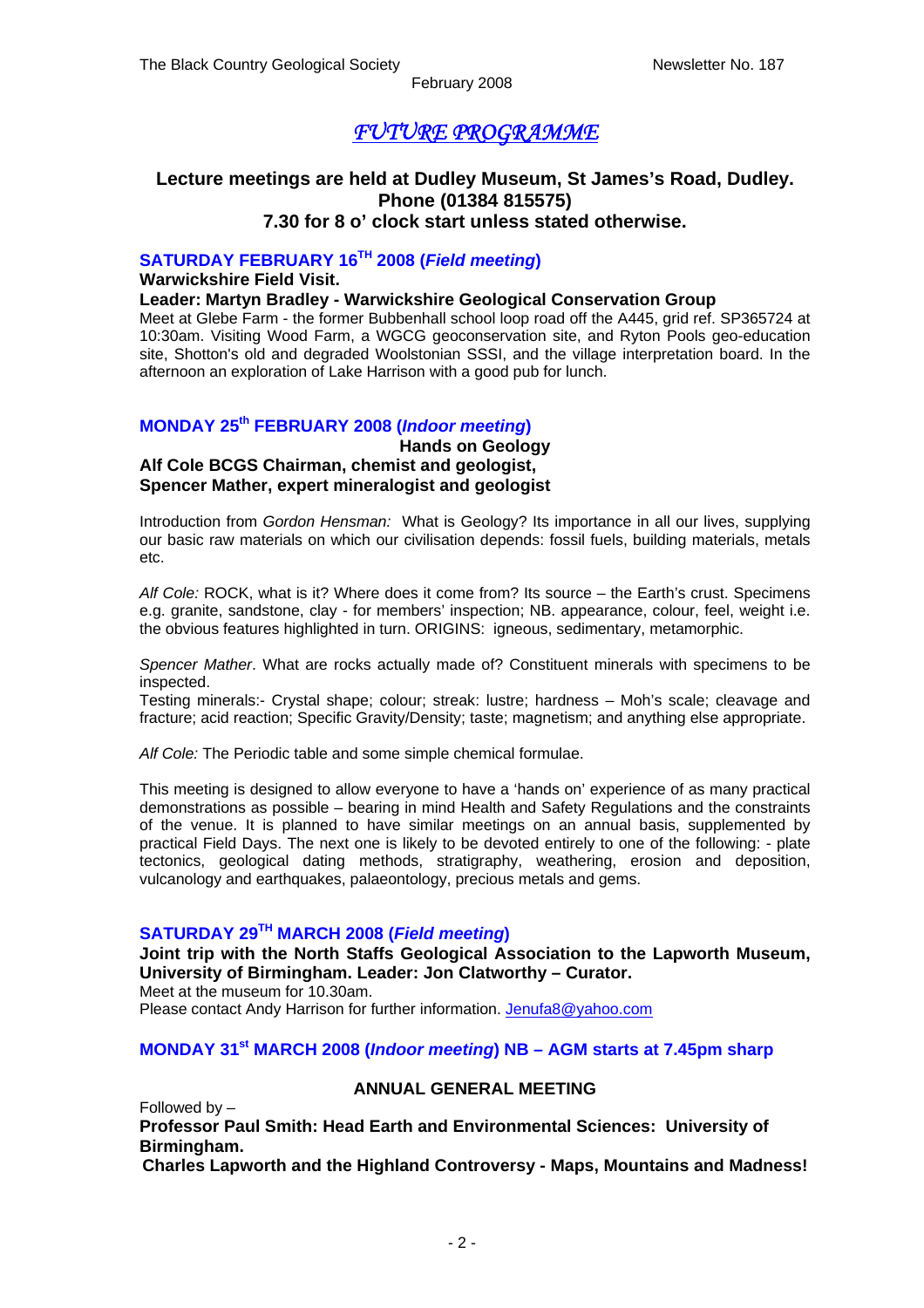The Black Country Geological Society Newsletter No. 187

February 2008

### **SATURDAY 19TH APRIL 2008 (***Field meeting***)**

**Field excursion to Hanter Hill. Leaders: Sue Hay and Geoff Steel.** 

Meet at 10.30am in the lay-by at Burlingjobb on the B4594 (SO251583).

This will be a circular walk up, around and down Hanter Hill. I estimate about 4 miles total distance much over quite rough moor land. Bring a packed lunch and drink.

### **MONDAY 28th APRIL 2008 (***Indoor meeting***)**

**Jan Zalasiewicz, University of Leicester: Extinctions Past and Present**

Gordon Hensman and Andy Harrison

### *OTHER SOCIETIES*

### **NORTH STAFFORDSHIRE GROUP OF THE GEOLOGISTS' ASSOCIATION**

**Lectures: Diary Dates for 2008 6 Mar 2008** - AGM and Chairman's Lecture with Elizabeth Hallam. More details are available by following the links at [www.esci.keele.ac.uk/nsgga](http://www.esci.keele.ac.uk/nsgga)

### **LAPWORTH LECTURES**

### **All lectures commence at 5.00pm in the Palaeo. Lab., Earth Sciences, University of Birmingham.**

### **Monday 11th February 2008**

*Dr Tony Prave*  (School of Geography & Geosciences, University of St. Andrews) *Building on Lapworth's Legacy: Uncovering new "secrets" of the geological evolution of the Scottish Highlands* 

### **Monday 25th February 2008**  *Dr Joanna Wright*

(Dept of Geography & Environmental Sciences, University of Colorado Denver) *Terrestrial Trackways: testing assumptions & future directions* 

### **Monday 10th March 2008**

*Dr Peter Barker Antarctic Glaciation - When and Why?* 

For further details/information contact:- Jon Clatworthy, Curator of the Lapworth Museum of Geology. Tel: 0121 414 7294 E-mail: [J.C.Clatworthy@bham.ac.uk](mailto:J.C.Clatworthy@bham.ac.uk)

### *EDITORIAL*

We have previously mentioned the demise of the dinosaurs and many other life forms at the Cretaceous/Tertiary (K/T) boundary. The nice neat theory of a bolide impact has proved very popular, but as more research takes place it becomes evident that there are many more factors involved. This happens time and time again when new ideas in geology are suggested; those of us old enough can remember the 'granite controversy' of the sixties and the reinterpretation of sediments in the light of research into turbidites. The K/T controversy is in the same stage.

We have all sorts of other evidence, volcanic eruptions, the lack of oxygen in the sea and now some other ideas from entomologists. By studying insects preserved in amber of that age, it is found that there was a huge explosion in diversity, including disease carrying parasites. By looking at dinosaur faeces, these parasitic microbes can be found. Apart from spreading diseases, these insects were pollinating flowering plants as these were now taking over from the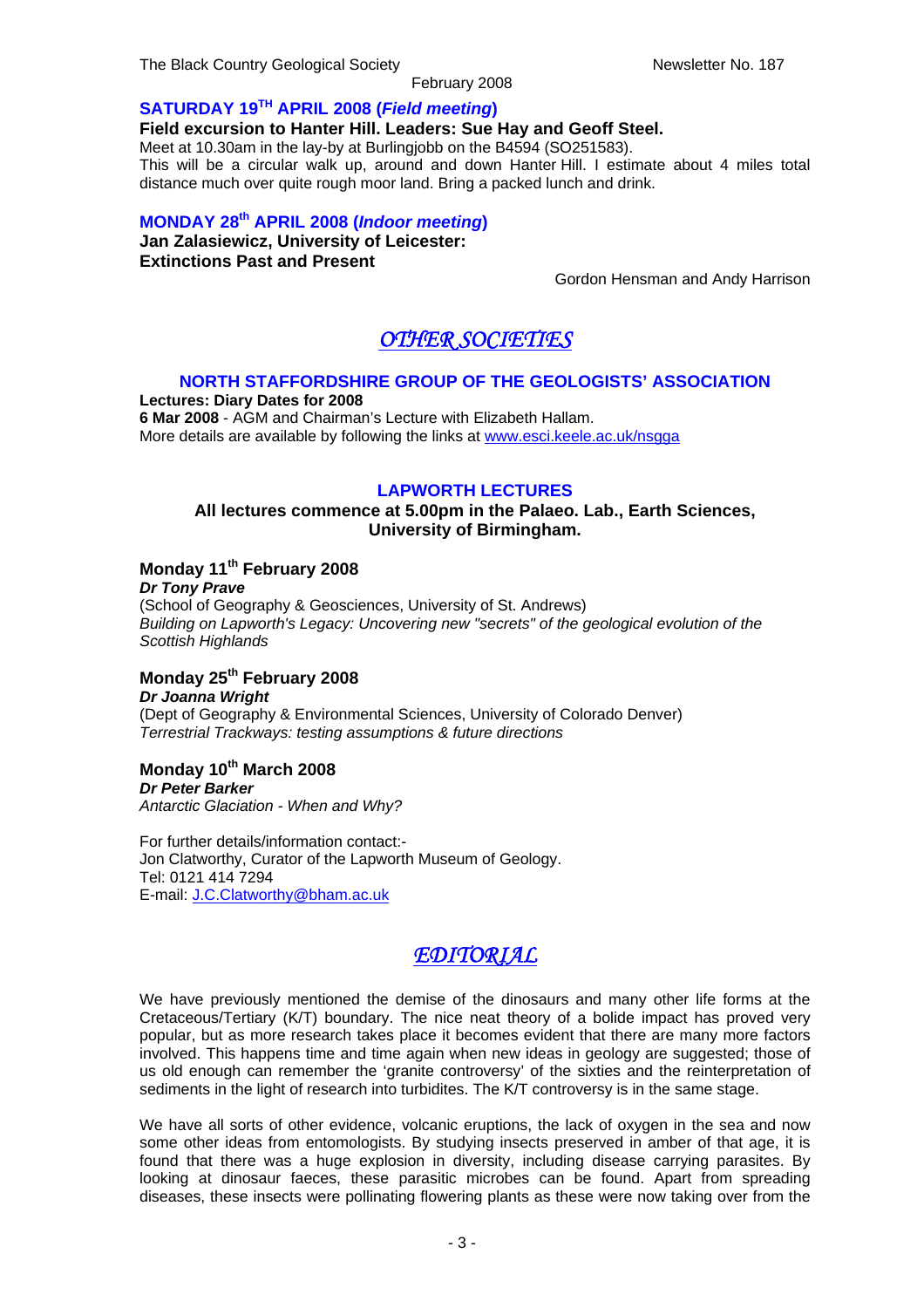February 2008 earlier cyads and seed ferns. Could the herbivorous dinosaurs easily adapt to the new vegetation?

The mass extinction of the K/T boundary did not happen in an instant, it took perhaps a few million years. I believe that when all the evidence is evaluated, some time in the future, it will be a combination of various environmental factors that led to the massive changes. Our planet is a complicated system and we may know less than we like to admit. [www.guardian.co.uk/science/2008/jan/07/dinosaurs](http://www.guardian.co.uk/science/2008/jan/07/dinosaurs) 

Bill Groves

### *FROM OUR MEMBERS*

**Graham Hickman visits the Sedgwick Museum in Cambridge.** At the beginning of October 2007, I had the opportunity to visit the Sedgwick Museum in Cambridge. I had visited the museum as a student in around 1980 and remember being very impressed by the large number





of fossils and dusty Victorian display cabinets. My return visit was just as impressive and I happily spent an afternoon viewing the collection. One section of the museum has been recently renovated with more interpretive displays but still maintaining the look and feel of the Victorian architecture and hardwood cabinets. The Sedgwick Museum is predominantly a palaeontology collection numbering around 3.5 million specimens

The collection originated in 1728 when a Dr. John Woodward (1665 - 1728) left his life time collection of nearly 10,000 specimens in his will to Cambridge University, and in addition funds to establish a lectureship in geology. The Museum now has a small room where this original collection can be view along with its original fine walnut cases. In 1818 Professor Adam Sedgwick (1785 - 1873) [left] was appointed as the Woodwardian Professor and curator. He had a passion for education and gave popular public lectures. Sedgwick was self taught in geology. He added greatly to the collection through his acquaintances with a number of collectors of the period, including Mary Anning. The museum also contains a number of Darwin's field note books and several thousand rock specimens from his voyage.

The current museum building [see picture] was purpose built for the collection and department of geology. It opened its doors in 1904 and at the time was the most expensive building in Cambridge. During my recent visit I was particularly impressed to learn about the work of Mr "Bertie" Brighton (1901 - 1988) who became the Museum's first professional curator in 1931, and worked until 1968.

Many of the labels that you see on specimens displayed in the Museum today were handwritten by Bertie Brighton. During his lifetime he catalogued around 350,000 specimens. By my calculation that would have involved cataloguing on average 40 specimens a day for around 36 years!

The museum has a great website and good search engine. [http://www.sedgwickmuseum.org](http://www.sedgwickmuseum.org/) Of particular interest is the section on the Silurian fossils, many of which came from Dudley and Wenlock Edge. "Explore the Wenlock Reef" is an excellent educational resource with high quality images of fossils: <http://www.sedgwickmuseum.org/wenlock/index.html>If you get the chance to visit Cambridge it is well worth spending some time here. Graham Hickman ([hickmang@bp.com\)](mailto:hickmang@bp.com)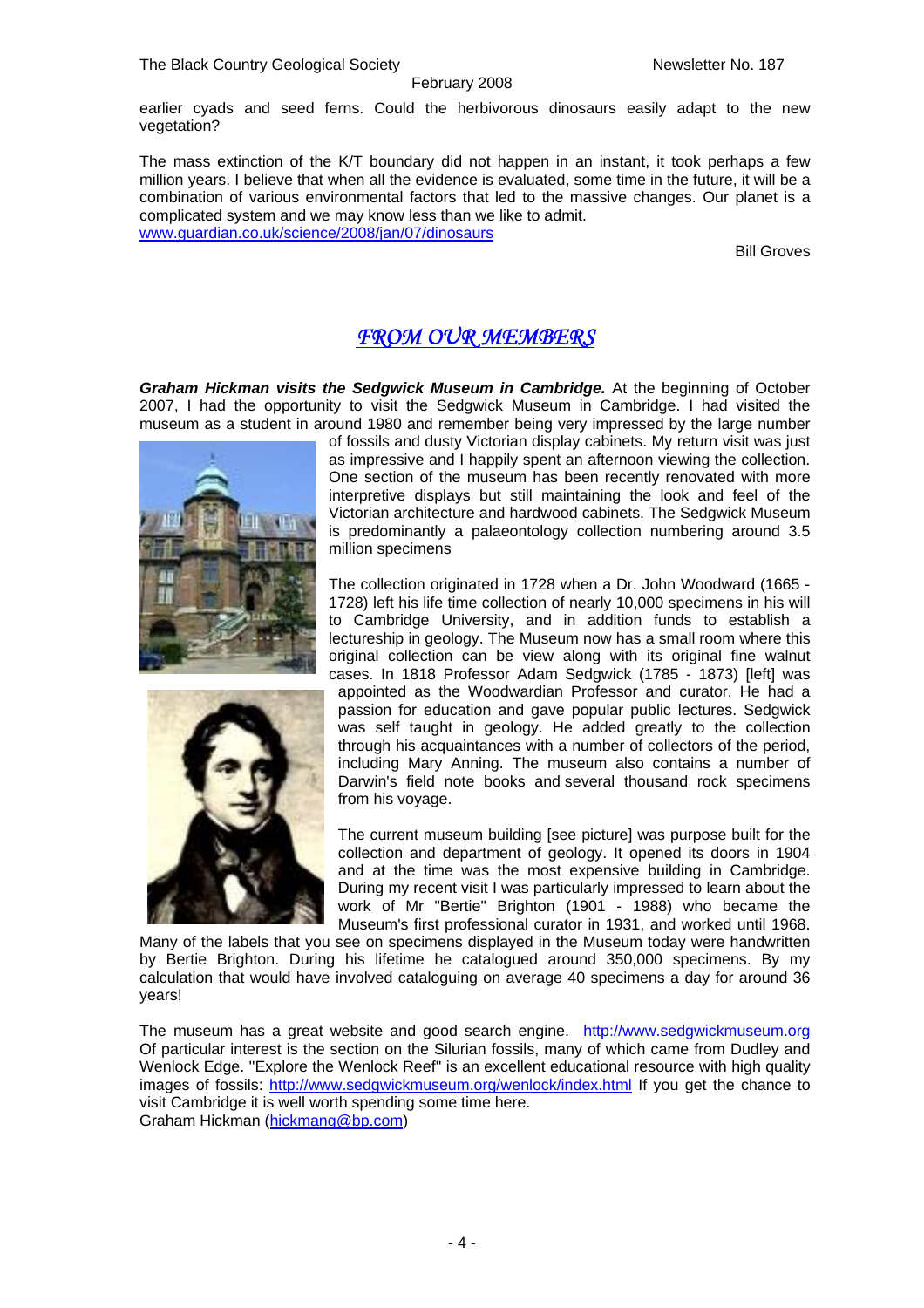#### *David Miller considers The Great Plume Debate*

The current debate as to the existence of mantle plumes is probably the greatest since plate tectonics was proposed. Plume theory was developed in 1971 and was relatively unopposed as it was seen as an extension of the plate tectonic theory.

February 2008



*Hotspots – classic evidence:*

volcanism is persistent volcanism in a location that is relatively independent of plate motion. Hotspots are the surface manifestations of mantle plumes, hot, narrow upwellings from deep with the Earth's mantle. They are often associated with broad topographic swelling, indicating direct uplift due to buoyant material rising from beneath. But do they actually exist?

*The Plume Hypothesis:*  The Earth's magnetic field is a result of rapid

convection in the liquid iron core as it cools. For core convection to continue heat must be dissipated away from core-mantle boundary. The most efficient method of heat transport is convection and thus would form buoyant thermal plumes with the classic mushroom cloud shape. The most striking evidence for the classic plume theory are hotspot tracts, the most famous being Iceland and the progressive volcanic islands of Hawaii. But can we prove they exist?

#### *Resolving the question:*

The heart of mantle plume theory lies in the lower mantle, fundamental proof is deep within the Earth, but how do we observe the evidence? Answer: Seismology and Geochemistry.

#### Seismology – the fast track answer:

Surely with the development of advanced seismological surveying we could prove the theory once and for all. However, no evidence for mantle plumes was found under Iceland. Is that the death of the theory?…no, the plumes may be below the resolution of the seismic tomography. They are simply too small to see. Recent advances in tomography sensitivity have found narrow low velocity anomalies extending from the surface to the core-mantle boundary. However, these results are hotly debated as architectures of the models and not proof of plumes. So seismology cannot give us the answer can geochemistry?

#### Geochemistry – a mantle source:

The chemical signature of hotspot basalts is often very different from ocean ridge basalts and from each other. However, if plumes are derived from the core-mantle boundary there must be a chemical contribution from the core, an isotopic tracer. The Earth's core is liquid iron and thus the core will be enriched in siderophile, or iron-loving elements. If the hotspot magma contains even a small amount of core material, they should show elevated siderophile ratios. Significantly enriched ratios of the siderophile osmium have been found indicating a core contribution to hotspot magma. Surely all siderophile elements should show this enrichment. Tungsten is extremely sensitive to core contribution and is therefore an excellent test for osmium. Unfortunately, tungsten ratios give no evidence for a core contribution within Hawaiian lava thus casting doubts over the osmium results. However, this does not disprove the existence of mantle plumes as they are not required to have a chemical contribution from the core.

#### The Hawaiian hotspot – other theories:

- Shallow recycling of subduction material
- Melt focussing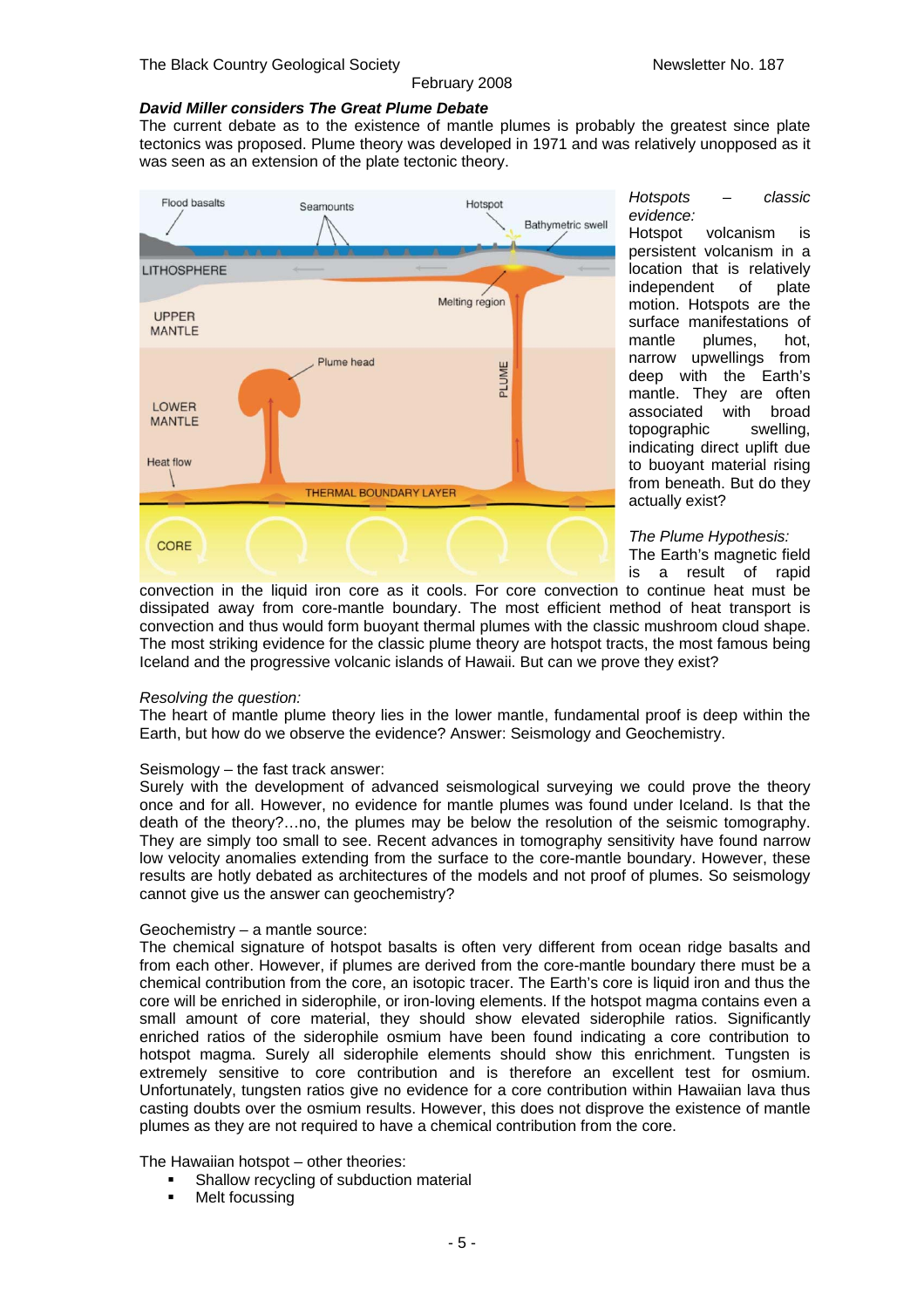The Black Country Geological Society Newsletter No. 187

Propagating lithospheric cracking

#### *Conclusion:*

The geochemical and seismic evidence is still ambiguous and/or controversial. Or, putting it in another way, not good enough to persuade the sceptics or dissuade the faithful, but more importantly what do you think, do mantle plumes exist?

David Miller MSci.(Hons) F.G.S.

*Glossary*: Seismic tomography – a method of measuring variations in seismic velocity by comparisons of arrival times.

Osmium  $-$  Os  $-$  a transition metal and one of the densest natural elements

#### *Gordon Hensman introduces us to the West Bromwich Seismologist: J.J.SHAW*

John Johnson Shaw was born on  $27^{\text{th}}$  December 1873, at 11, Church Street in Lower Gornal. His father was a pawnbroker and a grocer. He eventually went to King Edward V1 Five Ways, in Birmingham. He left at 16 and was apprenticed to an engineering company. Around 1900 he gave up this career and entered the family pawnbroker business. In 1905 he took over the pawnbroker at 166, Hill Top, West Bromwich. He was very successful – eventually owning four pawnbrokers.



However, science was his passion – especially the scientific study of earthquakes. After meeting the world's leading authority on earthquakes whilst on holiday on the Isle of Wight, Professor John Milne, who explained how his instrument worked, Shaw built a similar one in the cellar of his house in West Bromwich. It was made of all sorts of things from a knitting needle to an alarm clock. Despite this he was able to detect and announce the occurrence an earthquake in Mexico on 13<sup>th</sup> October 1908, before any press reports reached Britain, and later the same year

he recorded the disastrous earthquake that hit Messina in Italy killing 77,000 people.

In 1910 Shaw carried out a series of experiments at Jubilee Pit and Baggeridge Colliery to see if the moon affected the earth in the same way as it affected the tides of the sea. The results turned out to be inconclusive as the tiny movements which he had predicted were swamped by the continuous series of small tremors – microseisms - that affect the earth all the time, especially in an unstable place such as a mine with the strata under constant strain. In the course of time he did a lot of work in the study of microseisms, this time conducting experiments in Millpool Colliery.

He soon became recognised as an expert in seismology, especially with the popular press who always consulted him for earthquake details. In 1910 the press were curious to know why Jamaica had been cut off from the outside world – was it an earthquake? Eventually they found out that it was due to a hurricane. By 1913 his seismograph had been perfected, and he called it the Milne-Shaw Seismograph, but unfortunately Professor Milne died before he could see how successful the machine was. This machine became the standard equipment for measuring earthquake activity and for the next 50 years Milne-Shaw machines were set up in observatories across the globe. The components were made by a number of Black Country firms, and Shaw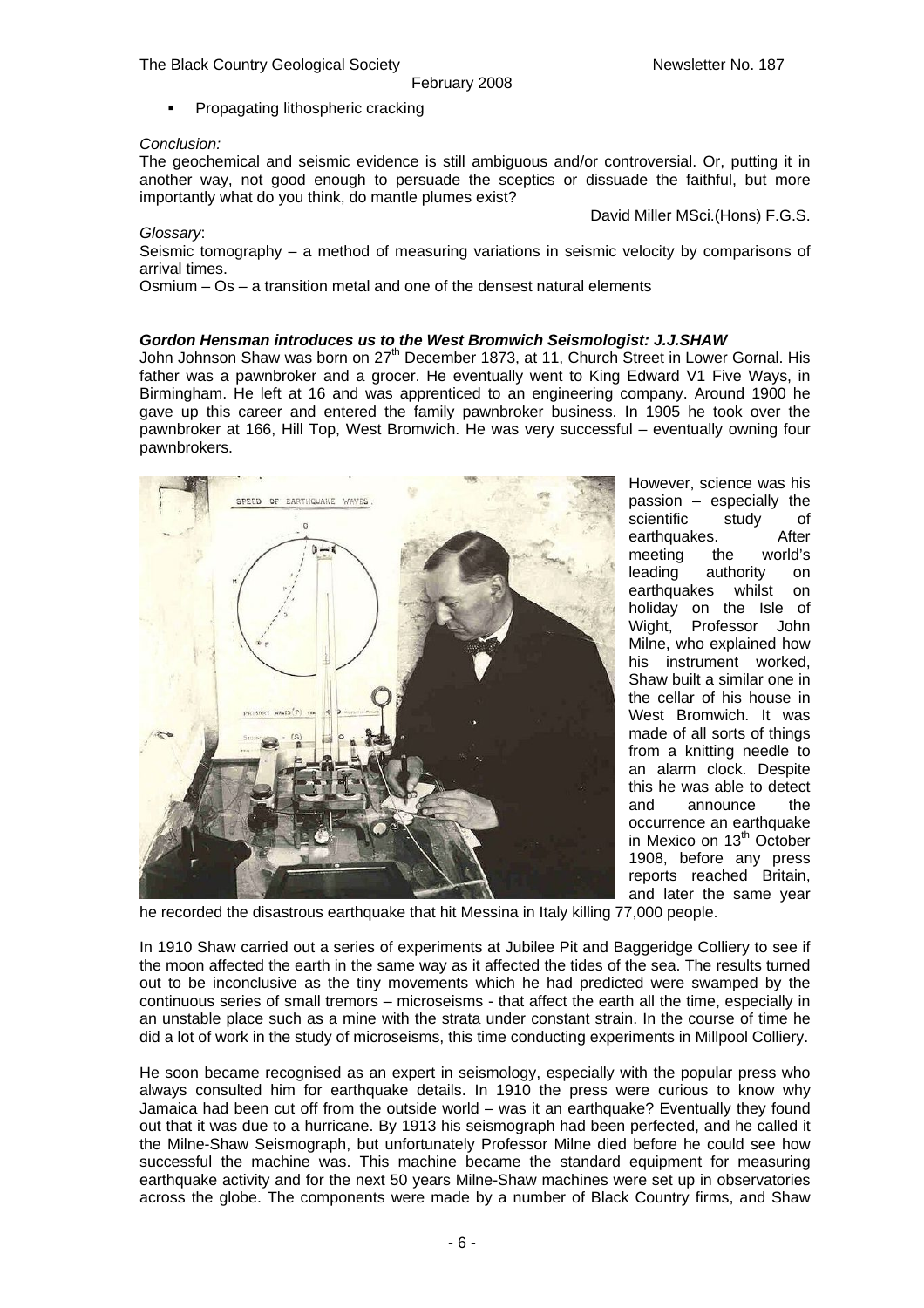#### February 2008

would assemble them in his greenhouse before sending them of to places such as Canada, China, Hawaii, New Zealand, South Africa and Egypt. Some of these are still in existence today. There is a working example in the Science Museum in London while the Lapworth Museum of Birmingham University has the one that Shaw used at his home in West Bromwich.

Despite being an amateur he became the leading authority on earthquakes. In 1914 he joined the Seismological committee of the British Association for the Advancement of Science., founded in 1831, and the following year he became its secretary. Besides his newspaper reports and articles he wrote papers for various scientific societies, such as the Royal Astronomical Society. All this time he was running his pawnbroker business and he opened a third shop in West Bromwich. He then moved to Sunnyside, Birmingham Road, West Bromwich where he lived until he died.

So precise was his equipment that he claimed to be able to tell how many people were in the room above, and precisely where they were standing, as well as being able to measure the tilt of his house when the sun was shining on it! Shaw had other scientific interests as well. He was interested in clock making and time keeping, accurate time being essential to the recording of earthquakes. It is said that he kept the clock in his home accurate to one eight hundredth of a second. He was a member of the Birmingham and Midland Institute, and in 1921 he became President of its Scientific Society, giving an address on Greenwich Mean Time. As well as demonstrating his seismographs at the BMI, he also demonstrated experiments using liquid air. He produced sticks of frozen whisky, powdered butter and a hammer made of frozen mercury. He experimented with parabolic mirrors, Chladni plates (showing modes of vibration), and an "emotional recorder" that he had invented!

He was also very interested in radio, and built his own receivers to hear time signals transmitted from the Eiffel Tower in Paris. In 1920 he founded the Birmingham Wireless Association. When an earthquake occurred he would broadcast a signal to his friends to tell them to start their own equipment, or come to Sunnyside to watch his own seismograph. He met John Logie Baird, the television inventor, and there is a photograph of them watching a demonstration of Baird's television system which probably took place in Birmingham, or possibly the old Birmingham and Midland Institute in Paradise Street. Shaw travelled to Rome in 1922 for a conference of the International Union for Geodesy and Geophysics as the representative of the British Association, and while there had an audience with the Pope. The following year he made a series of broadcasts for the BBC about seismography and about the great Kwanto earthquake in Japan which occurred on 1<sup>st</sup> September 1923. In 1924 he displayed on of his seismographs at the British Empire Exhibition and in 1926 one of his instruments was installed at Oxford University Observatory.

Shaw was awarded a CBE in 1931 in recognition of his scientific services and his achievements in earthquake research. In the same year Birmingham University awarded him an honorary Master of Science degree. He continued with his radio broadcasts and in 1937 made vicepresident of the BMI. He went to the USA in 1939, shortly after his wife died, to give a series of lectures and attend conferences. In 1940 an earthquake was mistaken for an enemy air raid but Shaw proved that it was local 'quake. He recorded the Fauld (near Hanbury, Staffordshire) explosion in 1944, which was the largest explosion in British history when an ammunition dump containing 3,670 tons of bombs in an old gypsum mine, blew up. He was disappointed not to detect the American Bikini Atoll nuclear explosion in 1946, and he was similarly disappointed not to detect the British attempt to blow up the German island of Heligoland with 6,800 tonnes of surplus WW2 ammunition.

Increasing bad health forced his retirement in 1946 and he died in West Bromwich and District Hospital on 23<sup>rd</sup> May 1948 at the age of 73. He was a marvellous example of a devoted amateur scientist who rose to be the foremost authority in his field using the instrument he invented and used in the cellar of his home.

*Photograph of Shaw with one of his instruments is from:*  [www.lapworth.bham.ac.uk/collections/historical](http://www.lapworth.bham.ac.uk/collections/historical)

Gordon Hensman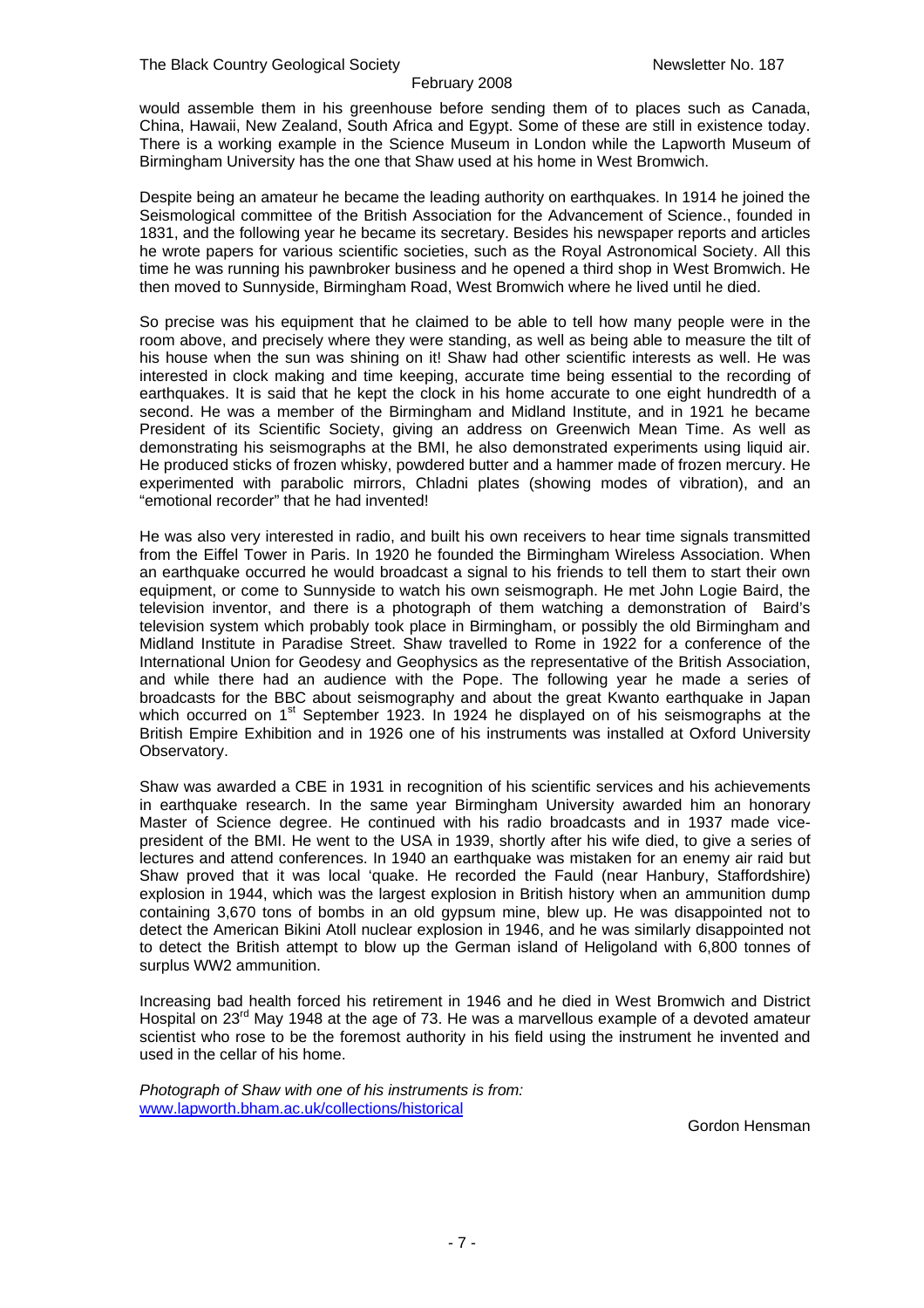February 2008

### *ARTY-CRAFTY GEOLOGY*

Some time ago a relative of mine who is a very keen needlewoman asked me for some ideas for a competition. She had to make something with a geological connection. We browsed the glossy picture books of faults, folds, ripples and other structures, but inevitably strayed into pictures of fossils. On seeing an ammonite she decided on a circular cushion and ran away with the picture. I was not optimistic, the evolute specimen had ribs on the inner whorls, but the outer whorl had lost its shell case to reveal superb, but very intricate suture lines. The result was remarkable from someone who has no geological knowledge, and after the competition she gave me the cushion, and I still have it several years later.

If you have any examples of geology cropping up in 'arty-crafty' contexts, please let me know. Bill Groves



### *GEOBABBLE*

The Guardian recently ([www.guardian.co.uk/science](http://www.guardian.co.uk/science)) printed an illustration of a giant fossil rodent, or rat. The skull, 50cm long was found in Uruguay and is 4m years old, and these rodents were common from the Oligocene, 20ma. When projected to the whole animal it would give a beast 3m long and 1.5m tall. At the end

of last year another huge fossil was given space in the popular press. This time it was a monster Arthropod, called a 'sea scorpion' or *Jaekelopterus rhenania* to give it its proper name. From the Devonian, they found a fossil claw 46cm long which projects up to a 2.5m (8ft) creepy crawly, rather like a giant prawn.

We are always fascinated by the biggest, tallest, longest, strongest,



heaviest etc in all things, and geologists are no different. If you search for the biggest dinosaur you find several claims and countries seem to be quite proud to have found a huge specimen. The main contender is *Sauroposeidon* representing the United States (where else) weighing in at 60m tonnes and 18m tall in bare feet, challenged by the mighty *Argentinosaurus* from Argentina. In the longest category the veteran *Diplodocus* is 27m, and we have a complete skeleton, but the fragmental *Supersaurus* could be 40m long.

I am more interested in the lesser known big creatures, like the ammonite *Parapuzosia seppenradensis* from the Cretaceous of Germany which is 2.5m in diameter, or the Ordovician trilobite *Isotelus* from the Hudson Bay are at 70cm long. It need not be fossils, what is the biggest crystal you have seen? There are huge crystals in the pegmatites of the Black Hills of South Dakota. *Spodumene,* exploited as a source of Lithium grows with crystals up to 14 m long. In 1904 they found one 42ft long with a cross section of 3ft x 6ft. They took a grainy photograph, I hope it is clear enough, on the next page.